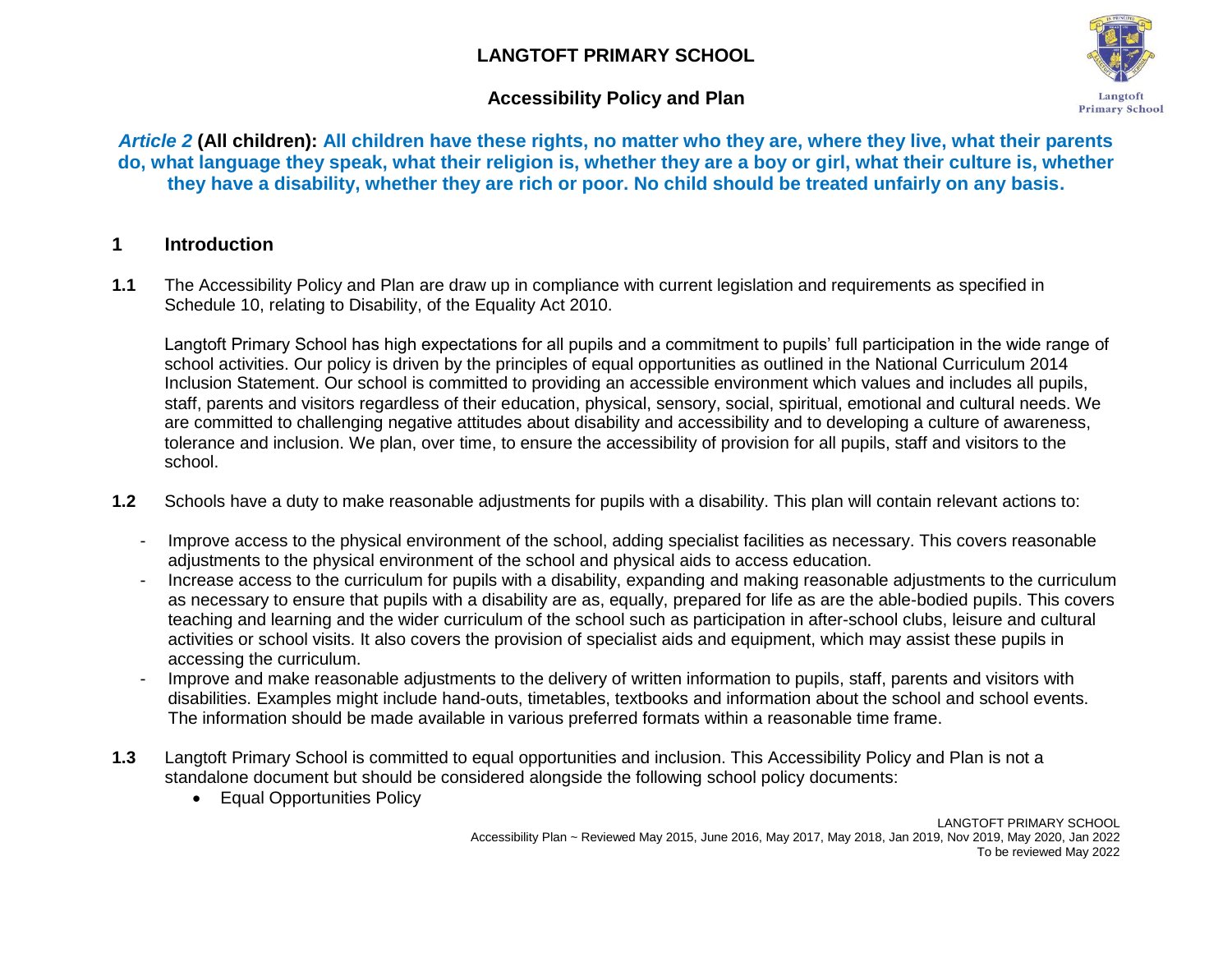- Equality and Diversity Policy
- Admissions Policy
- Supporting Pupils with Medical Needs Policy
- Special Educational Needs & Disabilities (SEND) Policy and the Local Offer
- Safeguarding Policy
- Health & Safety policy
- Staff related policies, e.g. risk assessments, sickness and absence

This plan itself will also be used to advise and inform other school planning documents and policies. It will be the responsibility of the whole school community to implement this scheme in a manner which promotes the inclusive ethos of our school.

The plan will be reviewed every May (prior to the start of a new academic year) by the *Well-being and Provision Committee.*

### **2 Current Situation - Increasing the extent to which disabled pupils can participate in the school curriculum**

Langtoft Primary School's primary access is via the front door entrance into the main reception lobby. The door to the main entrance leads to an inner door controlled from inside the main office or via a sensor-triggered key fob allocated to individual staff members. There is a push button switch to get out of the building. The interior of the building (except for a storage room) is on one level and is fully accessible. There is a disabled toilet facility available and this is easily accessed. At present, we have no wheelchair dependent pupils, parents or members of staff.

Pathways of travel around the school site and parking arrangements for both staff and visitors are safe.

Emergency and evacuation procedures are accessible to all. Alarms are auditory and the assembly points are at the front and side of the school on the playgrounds. In the event that this area was deemed unsafe the assembly point is on the Pavillion Field and in the event of a Critical Incident, the assembly point is the village church. We will review the provision of a visual alarm should the need arise.

We do not have a designated First Aid room but there are two designated First Aid points and cabinets in both the KS1 and KS2 corridors.

Langtoft Primary School has close working relationships with its feeder nurseries and pre-schools with thorough transition arrangements in the summer term before starting at school. This may include multi-agency meetings with parents and all professionals involved in supporting the child. The school SEN policy ensures that staff identify, assess and arrange suitable provision for pupils with special educational needs and / or disability. Working with the Lincolnshire SEN team, outreach services, health professionals and Educational Psychology Service, the SENCo manages the Statutory Assessment process, ensuring additional resources, including staffing, are allocated where appropriate through additional top-up funding.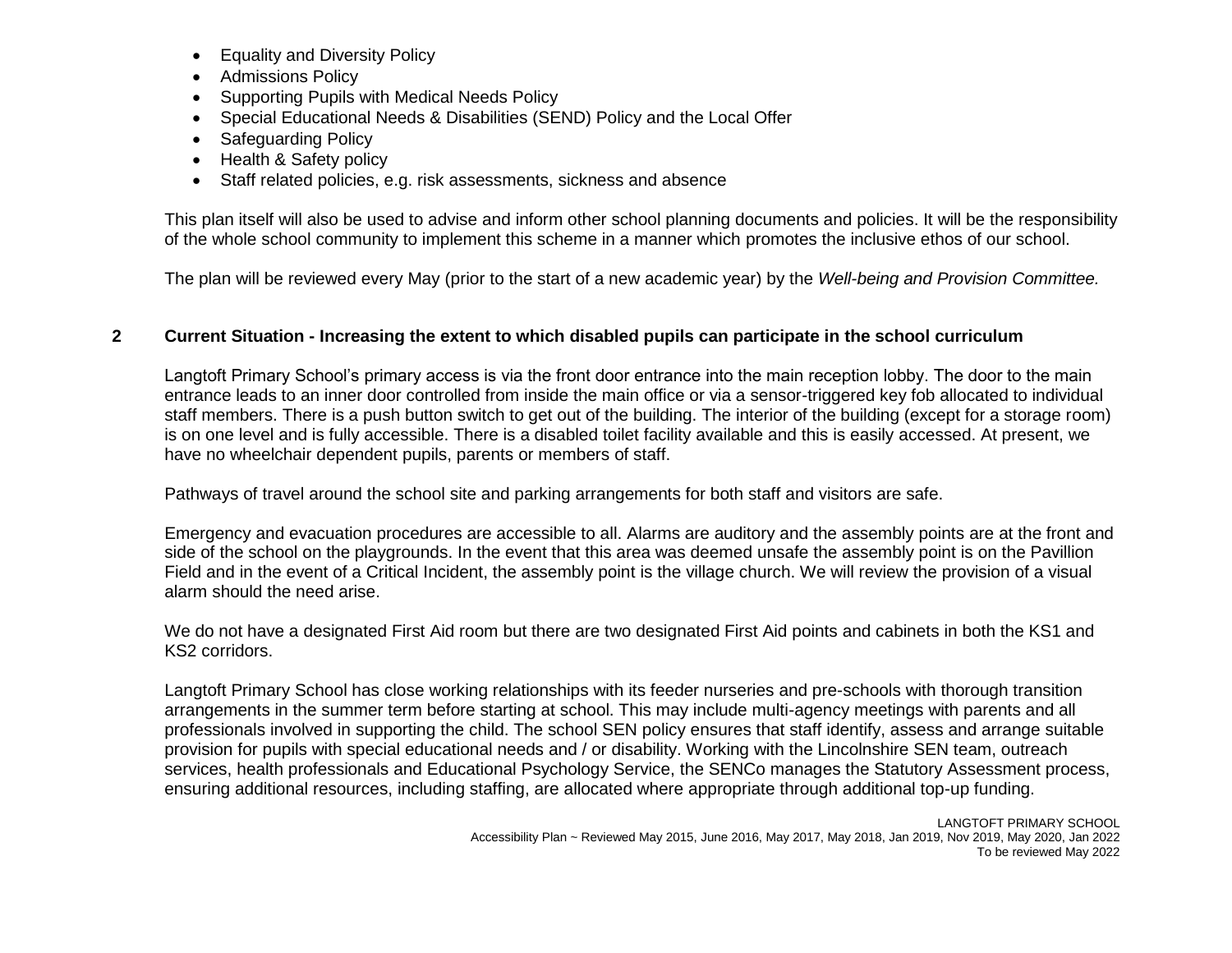The school's governors, teachers, teaching assistants and lunch-time assistants have a wide range of qualifications, training and experience of working with children with a varied range of needs. Teachers and Teaching Assistants attend SEND courses as appropriate to support specific needs.

Teachers work closely with TAs to address pupils' needs and liaise with specialist and support services when necessary including: Speech and Language Therapists • Educational Psychology Service • Lincolnshire SEN Team Advisory Service • CAMHS • BOSS • GPs and paediatricians • School Nurse Team • Counselling • Other advisory services and charities.

School visits, including residential visits, are made as accessible to all children as possible irrespective of attainment or impairment. On school trips, risk assessments make specific reference to any pupils with a medical condition, disability or Statement/EHC of SEND.

Lessons provide opportunities for all to succeed through inclusive planning which is pitched to meet the needs of pupils. Our school celebrates a wide variety of teaching styles and strategies.

Access to information in the classroom is enabled through the use of visual timetables and visual labelling of equipment and resources.

We have a clear policy on the administration of medicines with staff trained to administer epi-pens/insulin. There is information in both classrooms and in the staffroom regarding children with specific medical problems, including pictures for identification purposes. Epi-pens, inhalers and insulin are always taken on visits out of school, along with any other consented medication. Staff trained in the use of first aid, always accompany trips.

#### **3 Improving Curriculum and Physical Access**

The Accessibility Policy and Plan are draw up in compliance with current legislation and requirements as specified in Schedule 10, relating to Disability, of the Equality Act 2010.

| Strategy                                        | Action                                                                                             | <b>Success Criteria</b>                    | Need Identified (with<br>timescale for<br>completion) | Outcome of<br><b>Review</b><br>(January 2022) |
|-------------------------------------------------|----------------------------------------------------------------------------------------------------|--------------------------------------------|-------------------------------------------------------|-----------------------------------------------|
| Review equality opportunities and<br>objectives | Lead of Committee to prepare<br>documents for review by Well-<br>being and Provision<br>Committee. | Stakeholders access<br>Policy via website. | None                                                  |                                               |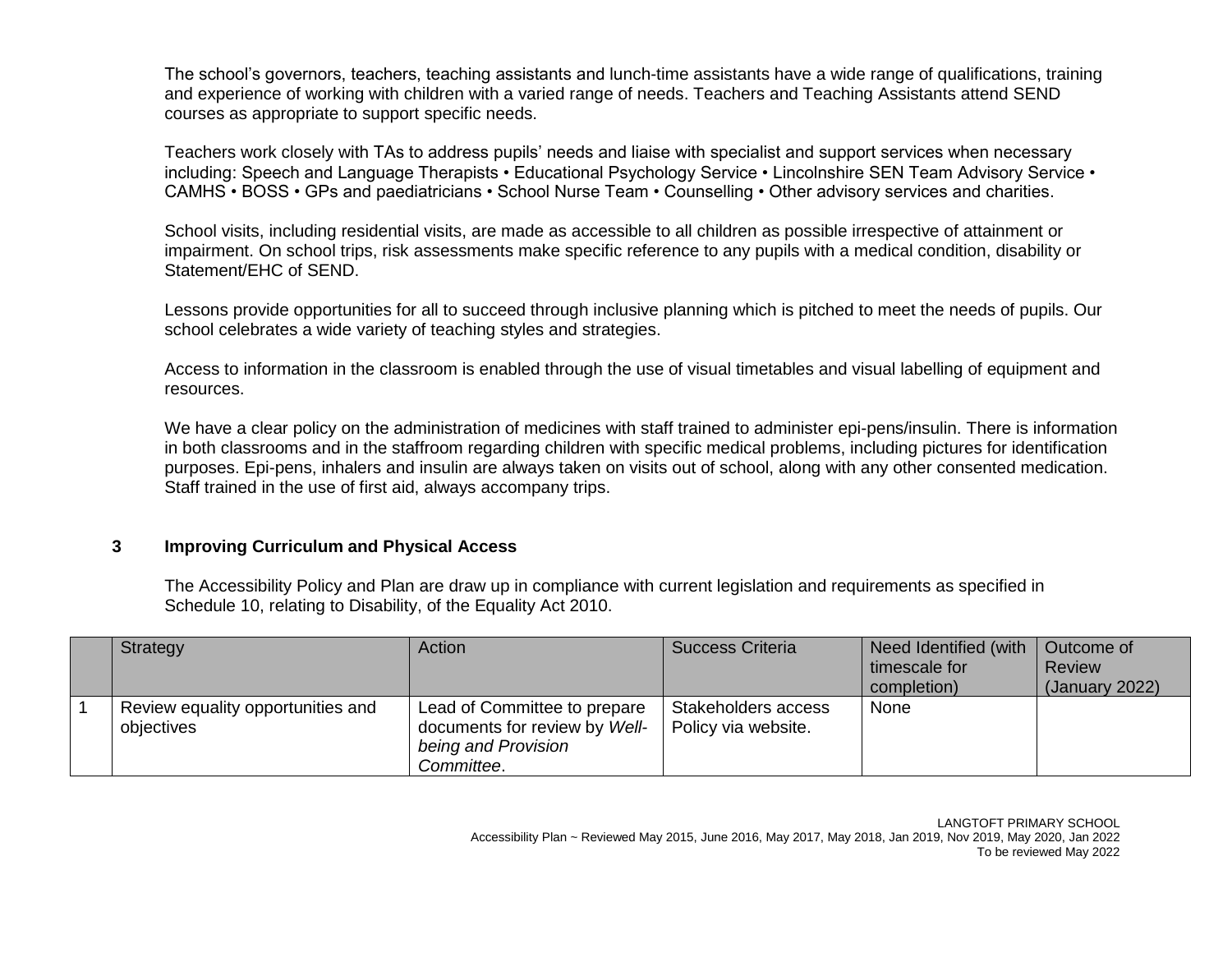| $\overline{2}$ | Improve access to, and availability<br>of, information for visually and<br>hearing impaired parents, staff,<br>pupils and governors, including<br>signal for fire alarm. | SENCo to liaise with<br>organisations/authorities to<br>provide information in<br>appropriate formats as and<br>when needed.                                                                                                                                                                                                                             | School provides written<br>information in<br>alternative formats<br>when required. Visually<br>impaired stakeholders<br>can access information.<br>School Office will<br>support and help<br>parents to access | None                                                                  |  |
|----------------|--------------------------------------------------------------------------------------------------------------------------------------------------------------------------|----------------------------------------------------------------------------------------------------------------------------------------------------------------------------------------------------------------------------------------------------------------------------------------------------------------------------------------------------------|----------------------------------------------------------------------------------------------------------------------------------------------------------------------------------------------------------------|-----------------------------------------------------------------------|--|
|                |                                                                                                                                                                          |                                                                                                                                                                                                                                                                                                                                                          | information and<br>complete school forms                                                                                                                                                                       |                                                                       |  |
| 3              | Ensure that all medically disabled<br>pupils have the appropriate care                                                                                                   | Bursar to liaise with outside<br>agencies to access the<br>necessary guidance and<br>resources, including funding,<br>when identified.<br>Individual Healthcare Plan is<br>reviewed with input from<br>medical professional.<br>Ensure staff have specific<br>training on medical needs.                                                                 | Identified pupils have<br>full access to the<br>National Curriculum.<br>Pupils have good<br>attendance.                                                                                                        | Pupils x 2                                                            |  |
| 4              | Adapt planning to ensure inclusion<br>for all abilities and disabilities                                                                                                 | CTs/TAs to adapt<br>planning/activities to meet<br>needs of individuals. Use of<br>technology to support this<br>action. Leaders to use<br>evidence recorded in books to<br>monitor breadth of curriculum.<br>Review PE curriculum to<br>ensure PE accessible to all<br>Ensure classroom support staff<br>have specific training on<br>disability issues | Child makes progress<br>towards personal<br>targets. These are<br>reviewed with parents<br>every term. Annual<br>Academic Report to<br>Parents reports on all<br>subject areas.                                | Pupils on SEND<br>Register plus those<br>being monitored.<br>On-going |  |